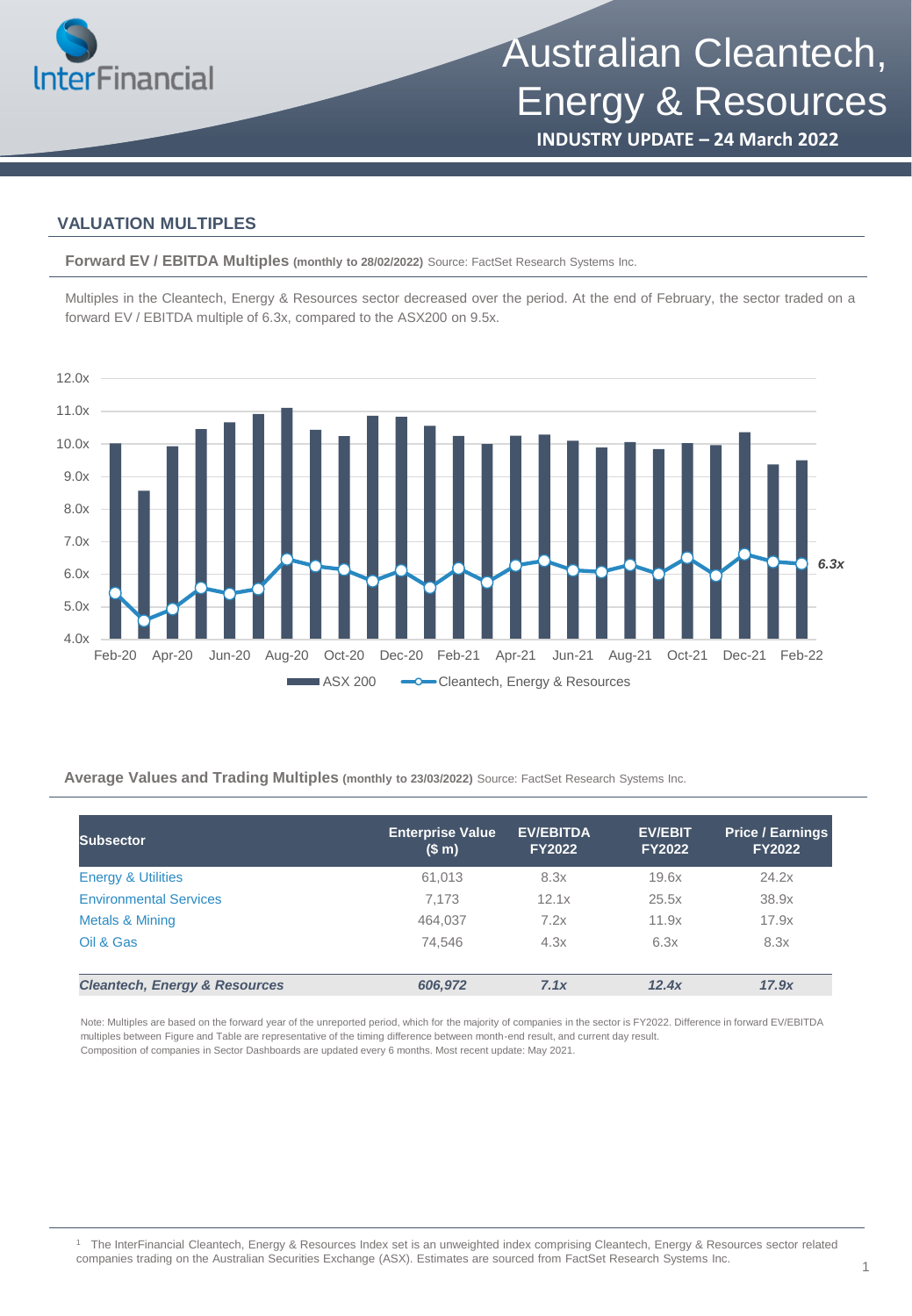

# Australian Cleantech, Energy & Resources

**INDUSTRY UPDATE – 24 March 2022**

#### **MERGER & ACQUISITION NEWS…**



#### Value: AUD 222.55 m

Value: AUD 13.52 m

shares.

**Perseus Mining**, the Australia based gold mining company, is to acquire 85% of **Orca Gold,** the Canada based gold mining company. The consideration is C\$204.17m, based on an exchange ratio of 0.56 shares of Perseus Mining for every 1 share of Orca Gold, valued at Perseus Mining's one day prior closing share price of C\$1.89 per share. The deal is expected to close in early June 2022, and is subject to Orca Gold's share holders' approval, court approval, regulatory approvals, and other customary conditions..

**88 Energy**, the Australia based oil and gas exploration company has acquired 73% of **Project Longhorn** the United States based oil and gas assets located in the Permian Basin from **Lonestar I LLC**, the United States based oil production company. The consideration was \$9.7m, which consist of \$7.2m paid in cash, \$2.5m paid in common

**First Sentier Investors**, a subsidiary of **Mitsubishi UFJ Financial Group**, the Japan based holding company for investment banking and commercial banking, has acquired the Australia based **Gretel Solar Portfolio** which consists of Daydream and Hayman solar farms from **BlackRock**, the United States based investment management firm, and





**BlackRock.** 

METALS ACQUISITION

**GLENCORE** 

WestWind ENERGY

**SheffieldResources** 

## **Edify Energy**.

#### Value: Undisclosed

Value: Undisclosed

**Shell**, the United Kingdom based integrated energy company is to acquire 49% of **WestWind Energy**, the Australia based operator of windfarms. The acquisition is expected to be completed by 2022 and is subject to regulatory approvals



**Image Resources NL**, the Australia based mineral sands exploration company has acquired **McCalls Mineral Sands Project**, the local mining assets, from **Sheffield Resources Ltd**, the local exploration company focused on bulk commodities such as talc, heavy mineral sands and iron.

#### Value: USD \$1.1bn

**Metals Acquisition Corp** (MCA), the US-based blank check company has signed sale and purchase agreement to acquire **CSA Copper Mine**, the Australian copper mine, from **Glencore**, the Switzerland based integrated commodities producer and marketer. The acquisition is for a consideration of USD 1.1bn consisting \$1.050bn in cash and \$50m in common equity and is expected to be completed in 2022. Execution is subject to the approval from the shareholders of MCA and other customary closing conditions, including regulatory approvals.

M&A news is sourced from MergerMarkets and other sources.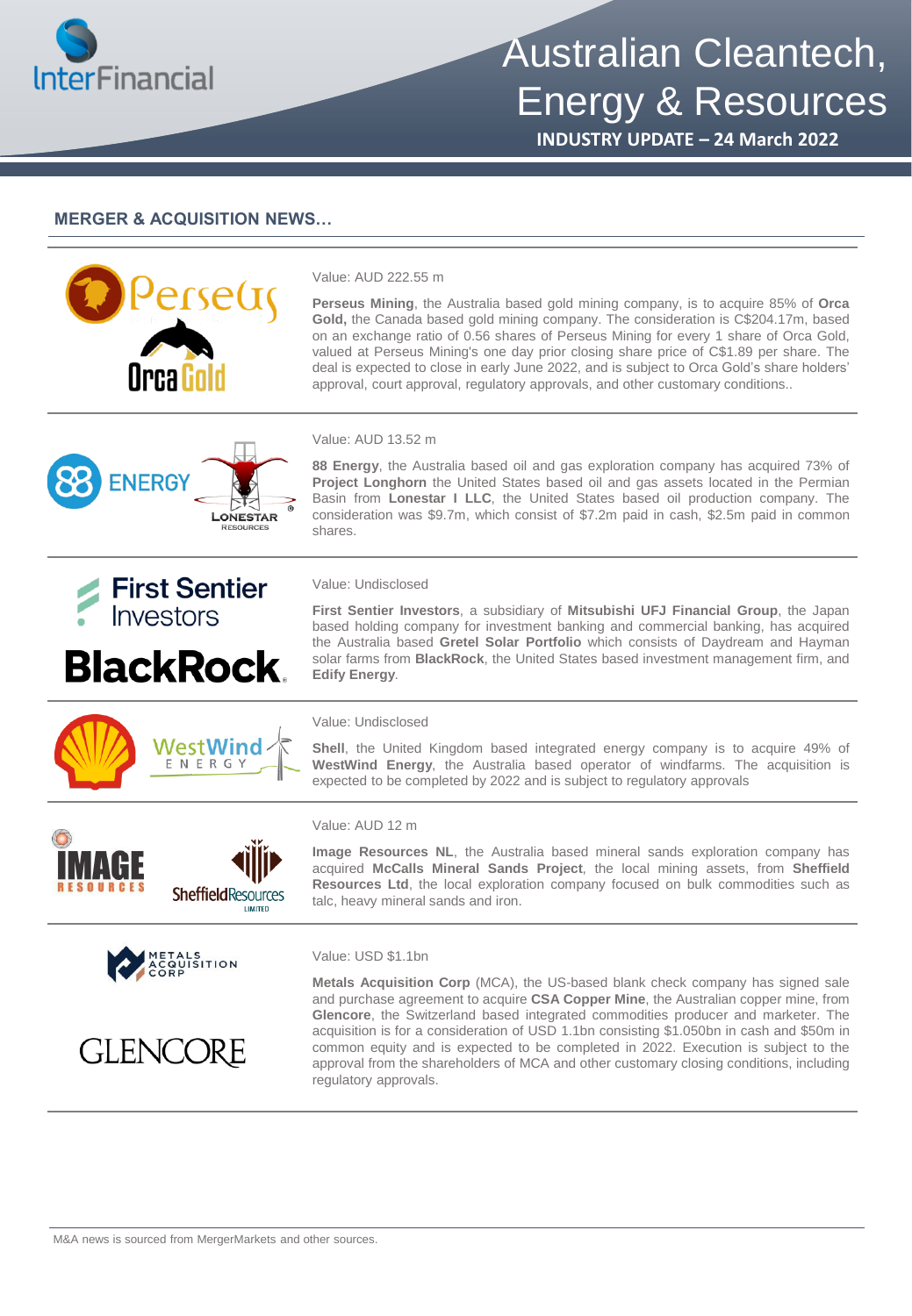

## Australian Cleantech, Energy & Resources

**INDUSTRY UPDATE – 24 March 2022**

#### **DRILLING FOR DEALS…**

- **Carawine Resources** has rejected the unsolicited, unconditional onmarket takeover offer, proposed by **QGold**, for all of the ordinary shares in Carawine Resources.
- **AGL Energy** board rejects revised unsolicited acquisition proposal from **Brookfield** and **Grok Ventures.**
- Australia's largest drilling services company **DDH1** is looking for acquisitions of companies in North America with revenue of AUD 50m to AUD 100m (USD 72.8m) and with 20 to 40 drill rigs. The AUD 431m market cap company is bullish on mining for the next two years at least, especially in gold, iron ore, nickel and copper.
- **Metalicity** has extended the offer period for its off-market takeover bid for all of the fully paid ordinary shares in **Nex Metals Exploration** until 24 March.
- **Vimy Resources** announced on 2 March that it has engaged with several interested parties on a range of different potential value accretive transactions. All discussions are currently incomplete, commercial in confidence and have no certainty of completion.
- **Metal Bank**, the Australian mining company, will seek to diversify its assets through acquisitions.
- **Bullseye Mining** suitor **Emerald Resources NL** has extended the offer period for its recommended takeover bid until 18 March. The bidder at present holds a relevant interest in 54.7% of the 445,599,851 Bullseye Mining shares currently on issue.
- **Yancoal Australia**, the Australian coal company, is open to acquisition.
- **Iluka Resources**, the Australia-based resources company, said that it is considering a potential demerger for Sierra Rutile, its Sierra Leone-based mining unit.
- **Dynamic Group Holdings** (formerly Drill and Blast Holdings Limited), the Australian drilling and blasting services company, is evaluating value-accretive acquisitions.
- ASX-listed oil and gas explorer and producer **Otto Energy** is interested in speaking with strategic acquirers as well as private equity investors for a potential sale of the company. The North America-focused company, with a market cap of AUD 71.9m, could be looked at by companies like upstream oil and gas company Australis Oil & Gas, as well as Western Australia-based Strike Energy.
- **Karoon Energy** is continuing to assess the market for value accretive acquisitions, using a highly disciplined approach to capital allocation and rigorous assessment of potential opportunities.
- **Coronado Global Resources**, an Australian coal mining company, is seeking acquisitions.
- **Mount Gibson Iron**, an Australia-based iron ore miner, is seeking acquisition opportunities in the resources sector.
- **Vysarn**, an Australian hydrogeological and dewatering business, is continuing to focus on identifying acquisition opportunities.
- **Alliance Resources** has received a notice from **Gandel Metals** of its intention of making an off-market takeover bid to acquire all ordinary shares of the company that it does not already own. The offer price is AUD 0.18 per share.
- **Maronan Metals** has lodged a prospectus for an initial public offering (IPO).
- **APA Group** could be interested in some of the assets of **Alinta Energy**, an Australia-based electricity generator.
- **APA Group** remains interested in acquiring **Basslink**, and now has rights to acquire a total of 100% of the senior secured bank debt of Basslink's borrowing entity, **Nexus Australia Management.**
- **Sierra Nevada Gold** is preparing to list on the ASX**.** Sierra Nevada Gold owns five copper and gold projects in Nevada and is planning to raise AUD 10m to AUD 12m to fund drilling.